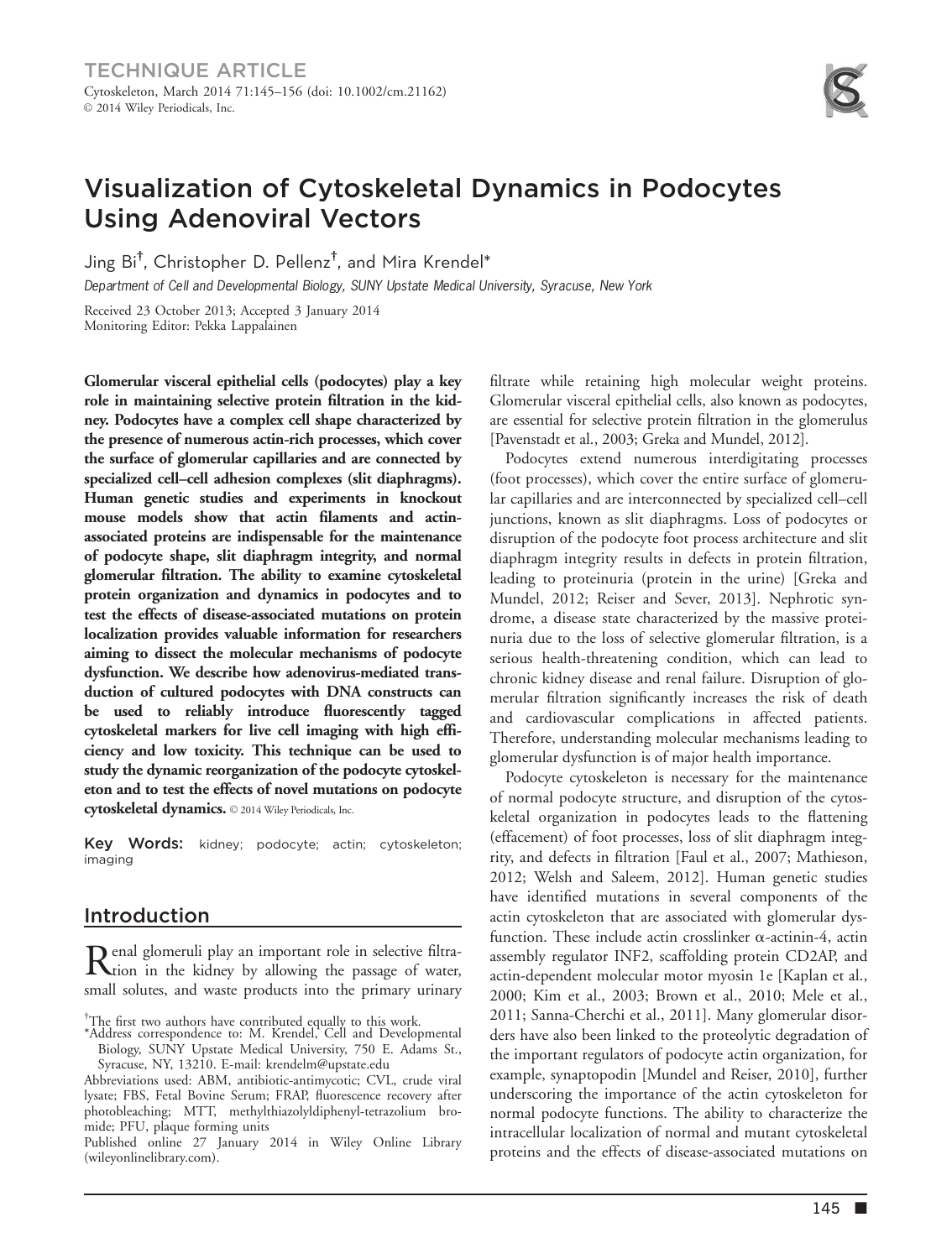the cytoskeletal dynamics in podocytes is important in order to establish the mechanistic links between specific mutations found in patients and the corresponding glomerular defects.

Many studies of podocyte biology that require detailed characterization of molecular mechanisms underlying glomerular disease rely on the use of cultured podocytes. Primary podocyte cultures can be derived from explants growing out from isolated glomeruli, which are obtained using differential sieving of the kidney cortex or magnetic bead isolation and plated onto collagen-coated culture dishes [Katsuya et al., 2006; Shankland et al., 2007]. Derivation of podocyte explants from the transgenic mouse strain carrying a temperature-sensitive, interferon-inducible version of the immortalizing large T-antigen of SV-40 virus (Immortomouse) [Jat et al., 1991], allows establishment of stable, conditionally immortalized podocyte cell lines [Mundel et al., 1997b; Schiwek et al., 2004]. Alternatively, podocyte cell lines (for example, those derived from human glomeruli) can be conditionally immortalized by the retrovirus-mediated expression of the temperature-sensitive large T antigen [Ni et al., 2012; Saleem et al., 2002]. Conditionally immortalized podocytes can be maintained under the permissive conditions  $(33^{\circ}C + \text{interferon})$  and switched to nonpermissive conditions (37°C or 38°C) in order to induce differentiation. A detailed discussion of the technical challenges and advantages of maintaining podocytes in culture is provided in [Shankland et al., 2007]. While differentiated podocytes in culture do not fully recapitulate the complex architecture of podocytes in vivo, they do express many proteins characteristic of podocytes and represent a valuable in *vitro* model for testing the effects of disease-associated mutations. An additional advantage of conditionally immortalized podocyte lines is the ability to derive these cells from knockout animal models lacking the protein of interest. These knockout podocytes can then be used to reintroduce the wild type or mutant protein and to examine its effects on the podocyte phenotype [Bi et al., 2013].

One of the challenges in working with conditionally immortalized podocytes is the low efficiency of expression of recombinant proteins (for example, fluorescently tagged proteins for live imaging studies). Nondifferentiated podocytes can be transiently transfected using standard transfection reagents; however, the transfection efficiency, even under optimized conditions, rarely exceeds 20% [Shankland et al., 2007]. Since a typical experiment utilizing differentiated podocytes requires 7–14 days of growth under non-permissive conditions to obtain fully differentiated cells, plasmids introduced by transient transfection are likely to be lost. Alternatively, stably transfected cell lines can be derived using either a transient transfection or lentiviral infection of nondifferentiated podocytes with subsequent antibiotic selection [Reiser et al., 2004; Kaufman et al., 2007]. Establishment of stable cell lines is a lengthy process and it limits the ability to introduce multiple markers into the same cell line (for example, two proteins with distinct fluorescent tags).

Live cell imaging provides valuable information regarding protein dynamics within cells and the changes in cell shape and organization. Several techniques have been used to introduce plasmids encoding fluorescently tagged proteins into differentiated podocytes for live imaging, including transfection [Welsch et al., 2005; Endlich et al., 2009], microinjection [Lennon et al., 2008], and electroporation/ nucleofection [Soda et al., 2012]. Proteins directly labeled with fluorophores can also be introduced into podocytes by microinjection [Welsch et al., 2005]. Adenoviral infection has also been successfully used to introduce fluorescently labeled constructs encoding actin-binding protein,  $\alpha$ actinin-4, into podocytes [Michaud et al., 2009].

In this article, we provide a detailed characterization of the use of adenoviral vectors for expression of fluorescently tagged proteins in podocytes for live cell imaging. We test the efficiency of adenoviral infection and show that adenoviral vectors provide a versatile system for reliable protein expression in podocytes without significant toxicity, allowing simultaneous introduction of multiple constructs for multicolor imaging.

# Reagents and Instruments

### Microscopes

Epifluorescence imaging was performed using either a Nikon Eclipse TE-2000E microscope equipped with a PlanApo TIRF 60x/1.45 NA objective, Harvard Instruments dish warmer for 37°C incubation, and Hamamatsu ORCAII CCD camera or a Leica AF6000 LX deconvolution microscope equipped with a 40x/1.25 NA and a 63x/ 1.3 NA HCX PL APO objectives, an environmental chamber, and Andor LucaR EMCCD camera. Confocal imaging was performed using Perkin-Elmer UltraView VoX Spinning Disk Confocal system mounted on a Nikon Eclipse Ti microscope and equipped with a 60x/1.49 NA APO TIRF objective, Hamamatsu C9100-50 EMCCD camera, and an environmental chamber to maintain cells at 37°C.

### Reagents

RPMI 1640 medium 1x (Hyclone), Fetal Bovine Serum (FBS), and antibiotic/antimycotic solution (ABM) (100x) were purchased from Fisher Scientific. Rat tail collagen type I and type IV were obtained from BD Biosciences. Interferon-g was purchased from EMD Chemicals. Adenovirus kits (AdEasyTM Adenoviral Vector System and AdEasy Virus Purification Kits) were from Agilent Technologies. Clarity enhanced chemiluminescence substrate for Western blot analysis was from Bio-Rad.

Mouse anti-synaptopodin antibody (clone G1D4) was from Meridian Life Science. Rabbit anti-myo1e antibody was prepared using GST-tagged human myo1e tail as the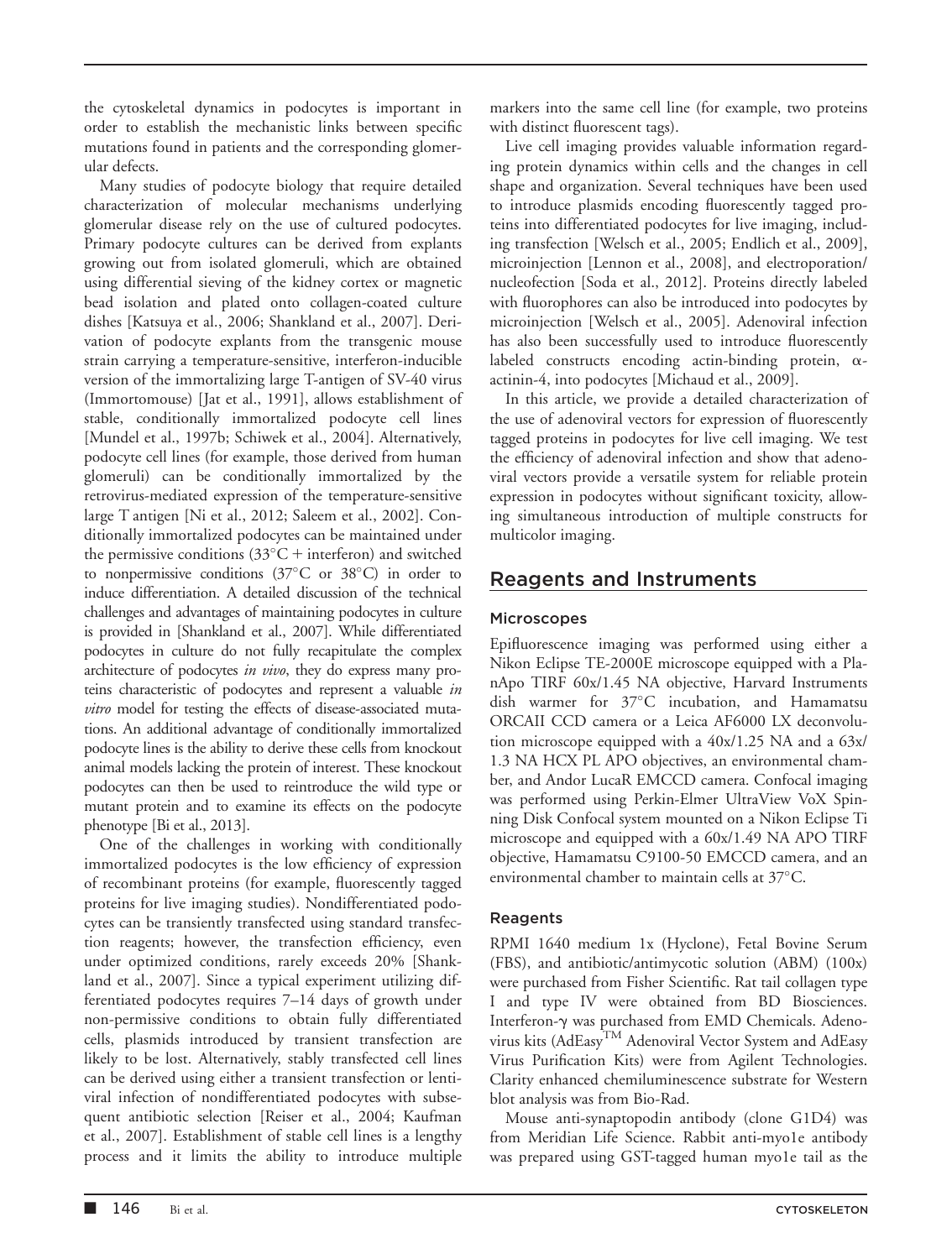antigen, and its specificity was characterized using tissue lysates prepared from myo1e-null and wild type mice.

# Methods

## Podocyte Maintenance

Undifferentiated podocytes originally isolated by Mundel et al. [1997b] were cultured as described therein. Briefly, 1–  $2 \times 10^5$  undifferentiated podocytes were plated into a 100 mm collagen I-coated tissue culture dish in 10 ml complete  $RPMI$  (RPMI + antibiotic/antimycotic solution + 10%) FBS + interferon- $\gamma$  at 50 U/ml) at 33°C, 5% CO<sub>2</sub> and subcultured every 2–3 days to avoid confluency.

## Podocyte Differentiation for Imaging

Totally,  $1.5 \times 10^4$  undifferentiated podocytes were plated into a 35 mm collagen IV-coated glass bottom dish (Mattek, Ashland, MA) or into a 35 mm dish containing collagen-coated glass coverslip in 2 ml complete RPMI without interferon- $\gamma$ , shifted to 37°C and allowed to differentiate for 14 days. Medium was changed every 2–3 days. At the time of infection and imaging, podocytes were at approximately 60–70% confluency.

## Collagen Coating

## For tissue culture plastic dishes

Collagen I was diluted to 0.1 mg/ml in PBS with 20 mM acetic acid. 5 ml of diluted collagen I was added to 100 mm dish, incubated at 37°C for 1 h, dishes were washed three times with PBS, and used immediately or allowed to dry and stored at  $4^{\circ}$ C.

### For Mattek glass bottom dishes or coverslips

Collagen IV was diluted to 10  $\mu$ g/ml in 0.05 N HCl, added to the glass substrate, incubated at 37°C for 1 h. After three washes with PBS, dishes were used immediately or allowed to dry and stored at 4°C.

## Adenoviral Vector Preparation

AdEasy XL Adenoviral System (Agilent Technologies) was used as the source of the vectors and cells required to clone and package recombinant adenovirus. cDNA encoding protein of interest fused with a fluorescent protein tag (EGFP or mCherry) was initially cloned into the pShuttle vector using either standard restriction/ligation mediated cloning or the InFusion cloning kit (Clontech). Coding sequences of human myo1e, human ZO-1 (obtained from Alan Fanning, UNC), human synaptopodin (long isoform, a generous gift from Peter Mundel, Mass General) [Asanuma et al., 2005], rat clathrin light chain (generous gift from Pietro De Camilli, Rushika Perera, and Roberto Zoncu, Yale University), or Lifeact were used for cloning into the pShuttle vector. All constructs were expressed under the control of CMV

promoter, which was either transferred into the promotorless pShuttle vector from the intermediate cloning vector [for example, pEGFP-C1 (Clontech)] or was contained within the pShuttle-CMV vector. The fusion constructs in pShuttle vector were tested by standard DNA transfection into an appropriate eukaryotic cell line (e.g., Cos-7) to confirm protein expression and localization prior to the investment of the effort required to make adenoviral particles.

Recombination of the shuttle vector with pAdEasy-1 plasmid, which contains most of the human adenoviral Ad5 genome, was performed according to the manufacturer's instructions (Agilent Technologies). Viral particles were obtained by transfection of HEK-293 or AD-293 cells. According to the standard protocol, the recombinant pAd DNA needs to be linearized before transfection, yielding a  $\sim$ 30 Kb fragment and either a 3 or 4.5 Kb bacterial sequence fragment. The resulting adenoviral genome fragment ( $\sim$ 30 Kb) can be isolated by gel purification. Because of the large size of the DNA fragment, standard resin column gel purification methods may not produce high yield of DNA necessary for productive transfection. We found that phenol:chloroform:isoamyl alcohol extraction of the entire digest mixture followed by ethanol precipitation produced adequate yields of transfectable DNA.

Totally, 60 mm dish of HEK-293 or AD293 cells was transfected using JetPEI (Polyplus) and 5 mg of linearized pAd plasmid. Transfected cultures were monitored for cytopathic effect (cells rounding up and floating). When cytopathic effect was evident, cells were scraped off and transferred along with the culture media ( $\sim$ 5 ml) into a 15ml screw top tube. Cells were lysed by three cycles of freezing at  $-80^{\circ}$ C and thawing in a 25 $^{\circ}$ C water bath followed by vigorous vortexing after each cycle. Alternatively, to shorten the time necessary to freeze the lysate, a dry ice/ ethanol bath may be used. Cellular debris was removed by centrifugation at 3000 x g at  $4^{\circ}$ C for 15 min. The supernatant, containing the primary crude viral lysate (primary CVL), was transferred into a sterile tube and used to test protein expression and localization in podocytes.

For plaque purification of the virus,  $5 \times 10^5$  293 cells were plated into each well of a 6 well tissue culture plate and incubated at  $37^{\circ}$ C, 5% CO<sub>2</sub> overnight. Totally 0.1 ml of serial dilutions of primary CVL from  $10^{-3}$  to  $10^{-7}$  or mock infection control were used to infect each well by incubation for 1 h,  $37^{\circ}$ C, 5% CO<sub>2</sub> with gentle rocking of plate every 15 min.

Prior to infection, we prepared 2x DMEM (from powder), 2x ABM, 15% FBS, warmed up to 37°C. 3% SeaPlaque agarose (Lonza) in water was melted by boiling and cooled to 42°C. Equal volumes of 2x media and agarose solution was mixed and 3 ml of the mixture was immediately but gently overlayed on infected cell monolayers. Cells were maintained at 37°C in 5% CO2. Cultures were overlayed with 1 ml newly prepared media/agarose mixture based on the color change of phenol red indicator to yellow, usually at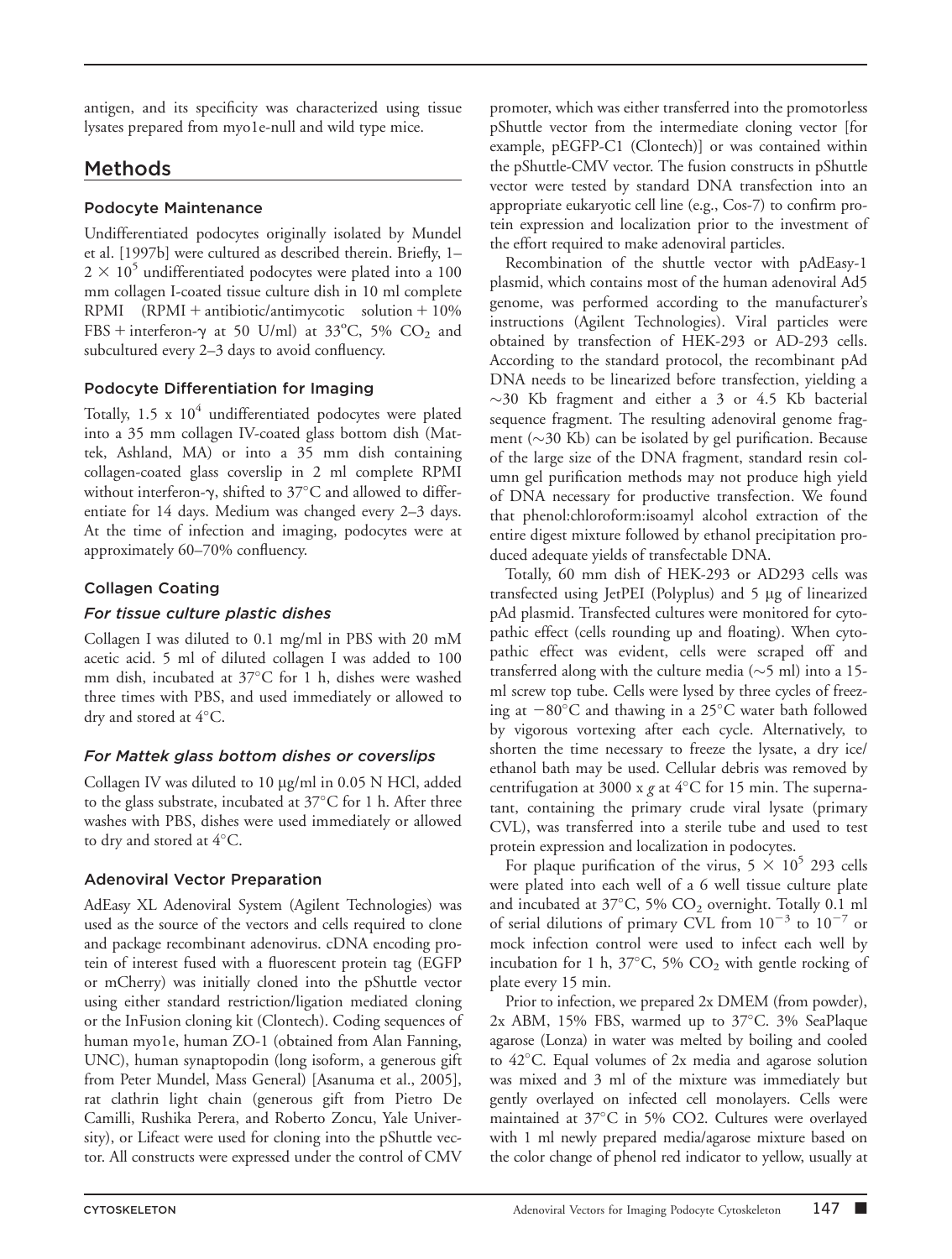least once per week. Plaques became visible within one to three weeks. Several well isolated plaques were collected using a micropipettor or a Pasteur pipette, by aspirating the plaque and dispensing into a microcentrifuge tube containing 300 µl infection media. Cells were lysed by freeze/thawing three times, vortexing after each thaw. Cellular debris and agarose were pelleted by centrifugation at  $15,000 \times g$ , 5 min, and supernatant (CVL0) was transferred to new tube.

## Amplification 1

A total of  $5 \times 10^5$  293 cells were plated into 35 mm dish and grown overnight. 100  $\mu$ l of CVL0 + 400  $\mu$ l infection media was added to the monolayer for 1 h, with gentle rocking every 15 min. After 1 h, 1.5 ml medium was added to each dish. Cytopathic effect was typically observed after 2–3 days. At this point, cells were scraped off, media and cells were collected and transferred to a Falcon 2063 tube. Cells were lysed by freeze/thawing three times, vortexing after each thaw. Cellular debris was removed by centrifugation at 3000 x  $g$  at 4°C for 15 min. The viral supernatant CVL1 was transferred into a sterile Falcon 2063 tube.

## Amplification 2

A total of 2  $\times$  10<sup>6</sup> 293 cells were plated into 60 mm dish and grown overnight. Using 500 µl CVL1, cell monolayer was infected for 1 hour, with gentle rocking every 15 min. After 1 h, 2.5 ml medium was added to each dish. Cytopathic effect was typically complete after 2 days. Viral supernatant was collected as described for amplification 1, producing CVL2.

### Large scale amplification

The day prior to infection, a  $175 \text{ cm}^2$  tissue culture flask of 293 cells was split into five  $175 \text{ cm}^2$  flasks so that the monolayer was 80% confluent the day of infection. Totally 2.5 ml CVL2 was diluted in 22.5 ml infection media. Each of the five flasks was infected with 5 ml diluted CVL2 at  $37^{\circ}$ C, 5% CO<sub>2</sub> for 1 hour, with gentle rocking every 15 min. After 1 h, 15 ml of medium was added to each flask. When cytopathic effect was complete, cells were scraped and collected for purification of high titer viral stock. AdEasy Virus Purification Kit (Agilent Technologies) was used to purify high titer viral stocks. Purified virus was exchanged into the cryoprotective long-term storage buffer as suggested by the manufacturer.

Viral concentration (plaque forming units (PFU)/ml) was determined by plaque assay following the same procedure as described above for the isolation of the viral plaques. Generally, 1 ml viral stock of  $1 \times 10^8$  PFU/ml was obtained from each preparation. Stocks were aliquoted and stored at  $-80^{\circ}$ C.

### Infecting Podocytes

Cells were infected by diluting virus in infection media (RPMI, ABM, 2% FBS) and adding to cells 24 h before imaging. Typical dilution used for live cell imaging was  $1 \times$ 105 PFU/ml; however, some viruses were diluted to a lower concentration as empirically determined to avoid overexpression (for example, mCherry-Lifeact). For expression of multiple markers, two viruses were combined and used for infection at the same time. Culture media was removed and replaced with the diluted virus in a minimum volume required to cover the cell monolayer, typically 0.1 ml in a 35 mm dish or 1 ml in a 100 mm dish. Using this infection protocol with virus concentration of 1 x  $10^5$  PFU/ml, the multiplicity of infection (MOI, or the ratio of virus particles to cells) was estimated to be  $\sim$ 1. It should be noted that, based on testing various infection protocols, we did not observe an increase in infection efficiency with increasing volume of virus-containing solution. Thus, infection efficiency appears to depend primarily on virus concentration (PFU/ml) rather than on the total number of virus particles in the dish.

Virus may be added directly to the entire culture volume at the same concentration. However, to minimize the chance of a spill as well as to conserve the viral material, the minimum volume method is preferable. The dishes were returned to  $37^{\circ}$ C, 5% CO<sub>2</sub> for 1 h with gentle rocking every 15 min to distribute the diluted virus across the monolayer. At the completion of the infection period, diluted virus was removed if desired and complete media was added to the culture (RPMI, ABM, 10% FBS).

For time-course infection, cells were infected at a concentration of 1 x  $10^6$  PFU/ml and transgenes were allowed to express for different amounts of time before being lysed and analyzed by western blot.

## Western Blotting and Gel Quantitation

Wild type podocytes were infected with different concentrations of adenoviral vector encoding GFP-myo1e for 24 h. The cells were then lysed in ice-cold lysis buffer (50 mM Tris-HCl pH=7.5, 150 mM NaCl, 1% Triton X-100, and 10% glycerol) with Complete protease inhibitor (Roche), followed by SDS-PAGE. The samples were blotted using anti-myo1e antibody, and developed with Clarity enhanced chemiluminescence substrate (Bio-Rad).

For gel quantitation, the images were taken using a gel imager (ChemiDoc system, Bio-Rad) and quantified using ImageJ software.

## Immunofluorescence Staining

Wild type podocytes were plated on collagen-IV coated coverslips and processed as described [Chase et al., 2012]. The cells were stained for endogenous synaptopodin.

## MTT Assay for Cell Viability

Wild type podocytes were plated at 1000 cells/well in a 96 well plate and allowed to differentiate at 37°C. Cells were mock-infected or infected with the indicated concentrations of the adenoviral vector encoding mCherry (pAd-mCherry) for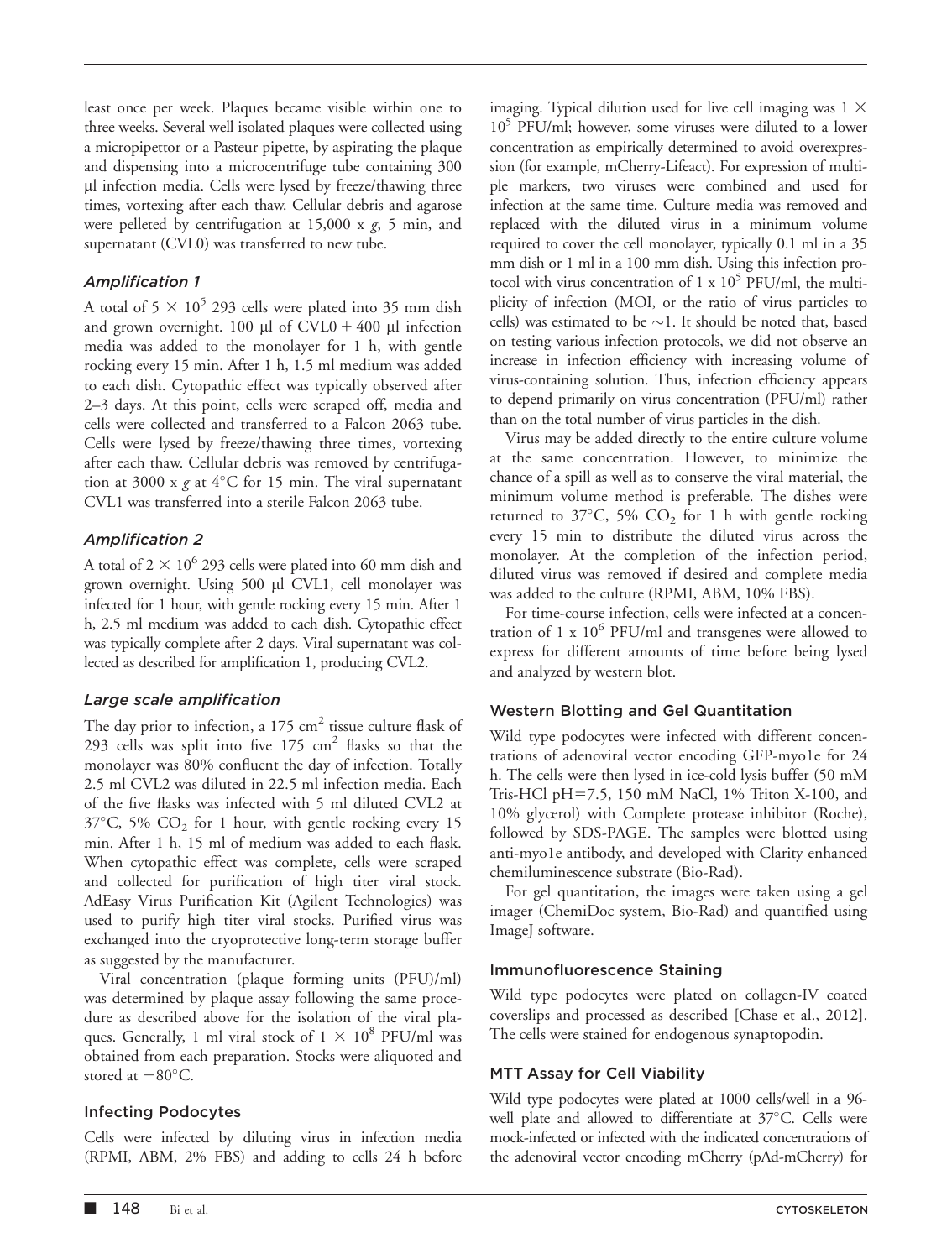

Fig. 1. Adenoviral infection of podocytes is characterized by high efficiency and low toxicity. A: adenoviral infection efficiency of nondifferentiated vs. differentiated podocytes was determined using different concentrations of mCherry-encoding adenovirus. Fraction of infected cells was determined using a ratio of the number of cells expressing mCherry to the number of DAPI-labeled nuclei. B: adenoviral infection efficiency of differentiated podocytes infected with an adenoviral vector encoding mCherry vs. an adenoviral vector encoding mCherry-synaptopodin. Fraction of infected cells was determined as in A. C: MTT-based viability assay on differentiated podocytes 24 h after being infected with an adenoviral vector encoding mCherry. Equal numbers of cells were plated into each well and infected with the adenovirus at indicated concentrations.  $OD_{540}$  is proportionate to the number of viable cells. D: MTT-based viability assay on differentiated podocytes at 96 h (4 days) after being infected with adenovirus at indicated concentrations.

the indicated time period. To perform the assay, the medium was removed and replaced with 100 µl of DMEM without phenol red and 10 µl of 5 mg/ml MTT (methylthiazolyldiphenyl-tetrazolium bromide), and the plate was incubated 4 h at 37°C. Following the incubation, 85 µl of the medium were removed and 50 µl of DMSO were added to each well. The plate was incubated at 37°C for 10 min, and the absorbance at 540 nm wavelength was measured using a plate reader.

### Results

#### Adenoviral Vector Infection Has High Efficiency and Low Toxicity

Using adenoviral vectors for infecting differentiated mouse podocytes in culture, we routinely observed high efficiency of infection (more than 50% of cells infected). To quantify the infection efficiency, we used an adenoviral vector encoding mCherry fluorescent protein (Ad-mCherry) to infect both differentiated and nondifferentiated podocytes. Four different concentrations of adenovirus (PFU/ml of medium) were used in the experiments. To collect the images of infected cells, an identical exposure time (1.5 s) was used to capture mCherry fluorescence signal in all cells. More than 90% of cells were infected using adenovirus at  $10^6$  PFU/ml, with the efficiency of infection decreasing gradually at lower virus concentration (Fig. 1A). Slightly higher infection efficiency was observed when applying adenovirus to nondifferentiated podocytes compared with the differentiated cells. However, this difference was relatively small, confirming our observations that adenovirus can be used to readily infect differentiated, non-proliferating podocytes. Since mCherry is a relatively small protein  $(\sim]30$  kD), we also used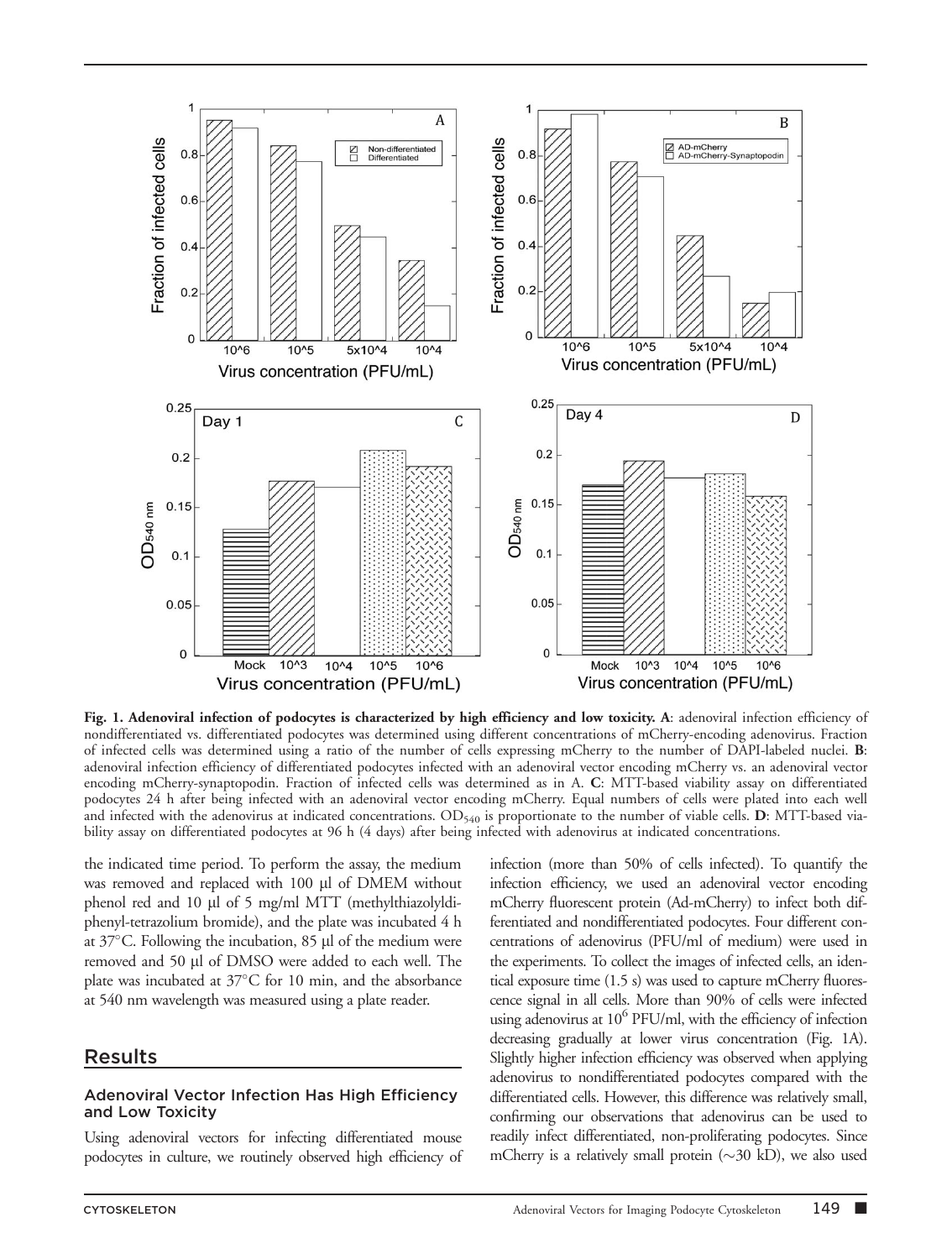

Fig. 2. Western blot analysis of cell lysates prepared from differentiated podocytes infected with different concentrations of the adenoviral vector encoding GFP-myo1e. A: wild type podocytes were infected with adenoviral vector encoding GFP-myo1e at indicated concentrations. Cells were lysed at 24 h postinfection, and gel samples were processed for SDS-PAGE and Western blot analysis using anti-myo1e antibody. Ratio of GFP-tagged myosin to the endogenous myosin was calculated by dividing GFP fusion band intensity expression (upper band) by the intensity of the endogenous myo1e (lower band). Fold overexpression was calculated by taking into account the fraction of cells that are expected to be infected at a given adenovirus concentration. B: Cos-7 cells were transfected with GFP-myo1e plasmid. Cells were lysed 24 h after the transfection and analyzed by Western blotting. C: wild type podocytes were infected with the adenoviral vector encoding GFP-myo1e at the concentration of 10<sup>6</sup> PFU/ml, which results in infection of >95% of cells. Cells were lysed every 4 h post infection, and gel samples were analyzed by Western blotting.

adenovirally encoded mCherry-synaptopodin long isoform  $(\sim)120$  kD) to test the infection efficiency of a vector containing a larger expression construct. As shown in Fig. 1B, the size of the fusion protein did not affect infection efficiency.

Some methods of introducing expression constructs into differentiated cells, such as electroporation, are accompanied by the high degree of cell death. Our observations indicated that adenoviral infection was not accompanied by toxic effects on cells, since very little cell detachment and death was observed in the infected cultures. To quantify the effects of adenoviral infection on cell viability, we used an MTT assay (Figs. 1C and 1D). We did not observe an increase in cell death in virus-infected cells compared to the mock infection at one day post-infection (Fig. 1C), and even after 4 days cell number was not decreased in the infected wells compared to the mock-infected cells (Fig. 1D). Thus, at concentrations used in our experiments, adenoviral infection of podocytes does not affect cell viability.

#### Expression Level of Recombinant Proteins

Overexpression of recombinant proteins compared to the endogenous level of the same protein is often a concern in at analyzing protein dynamics in live cells. In order to compare the expression level of a recombinant protein achieved using either adenoviral infection or a transient DNA tranfection, we used constructs encoding EGFP-tagged myosin 1e (Ad-GFP-myo1e or pEGFP-C1-myo1e). An antibody against myo1e was used to determine the amount of GFPmyo1e and the endogenous myo1e (Fig. 2). As shown in Fig. 2A, GFP-myo1e expression level in podocytes 24 h after an infection with the adenovirus at  $10^4$  or  $5 \times 10^4$ PFU/ml was 0.8 and 3-fold higher than the level of expression of endogenous myo1e, respectively. GFP-myo1e expression level in Cos-7 cells 24 h after standard DNA transfection was so high that the endogenous myo1e band was completely obscured by the overexpressed protein (Fig. 2B). According to Fig. 1A, using adenovirus at  $10^4$  and 5 x  $10^4$  PFU/ml results in infection of  $\sim$ 15% and 45% of cells, respectively. When the fraction of cells infected was taken into account, we calculated that GFP-myo1e concentration in each infected cell was on average 4.6- to 4.7-fold higher than the level of endogenous myo1e (Fig. 2A). While this level of overexpression was more moderate than that observed with the DNA transfection of Cos-7 cells, we

transient transfection experiments, particularly those aimed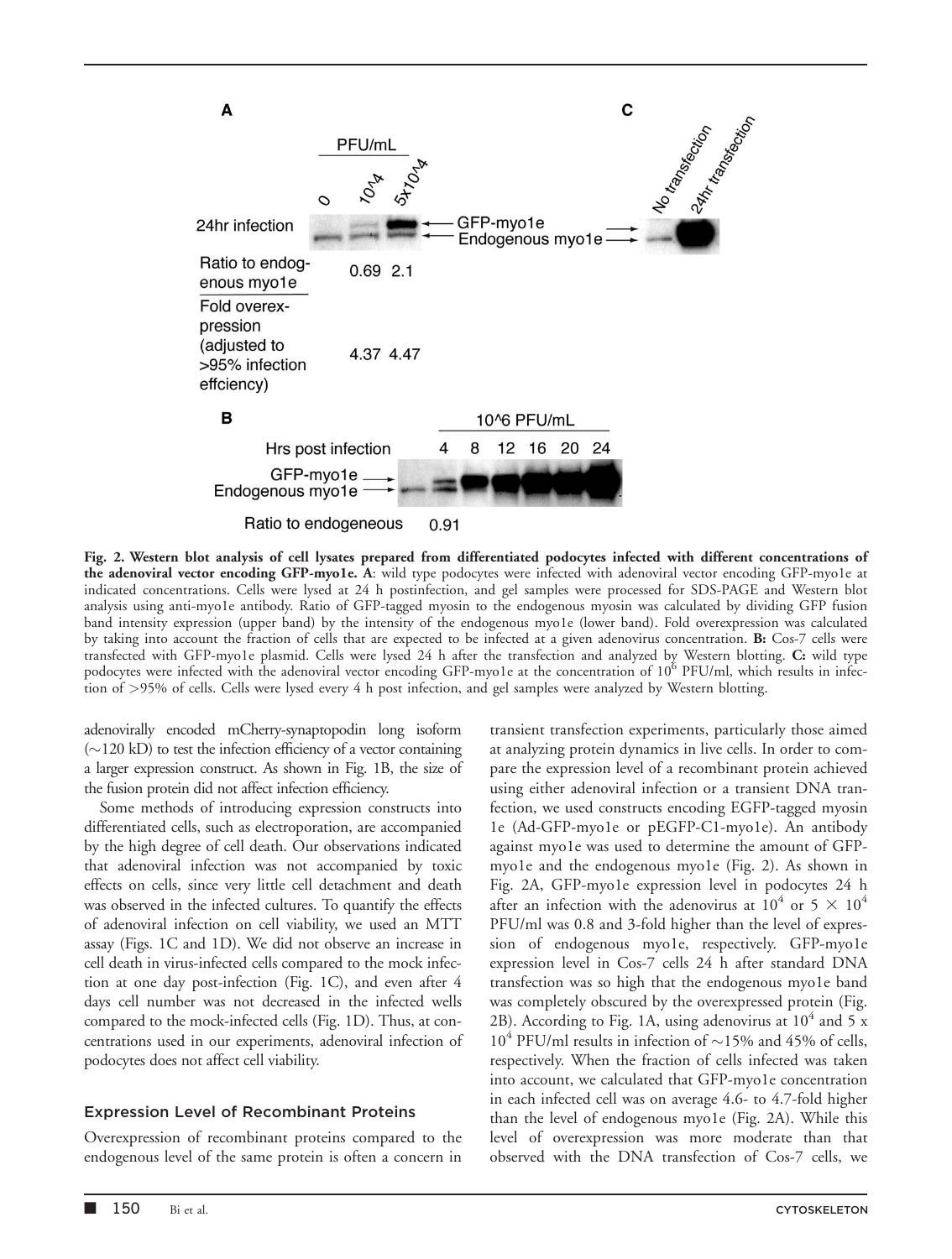

Fig. 3. Localization of fluorescently labeled cytoskeletal markers in differentiated podocytes. A, B: single confocal images showing localization of GFP-tagged wild type myo 1e (A) and disease-associated myo1e mutant (B). A, myo 1e localizes to filopodia and lamellipodia (arrows) and vesicles. B: myo1e mutant (A159P) does not localize to actin-containing projections or to vesicles. C–F: epifluorescence images showing localization of mCherry-tagged synaptopodin (C), Lifeact (D), Clathrin Light Chain (E), and ZO-1 (F) in differentiated podocytes. C': immunostaining against endogenous synaptopodin in a differentiated podocyte. E': enlarged image of the boxed region in E. Arrows in F point to cell-cell junctions, where ZO-1 is enriched. Viral concentrations used to infect podocytes were  $10^5$  PFU/ml for all constructs. Scale bars: 10  $\mu$ m.

decided to further investigate whether expression level of the recombinant protein could be modulated by changing the time of expression. We conducted a time course experiment using the adenoviral vector encoding GFP-myo1e to infect wild type podocytes at a concentration of 10<sup>6</sup> PFU/ ml, at which more than 95% of cells should be infected. GFP-myo1e expression level was analyzed at different time points post-infection (Fig. 2C). At 4 h post infection, the expression level of GFP fusion protein was similar to the endogenous level of myo1e (91% of the endogenous level). Thus, adjusting the time of expression makes it possible to

express adenovirally delivered constructs at the same level as the endogenous protein. This observation may be particularly useful in some rescue experiments to avoid potential negative effects of protein overexpression.

#### Using Adenovirally Encoded Cytoskeletal Probes to Visualize Podocyte Cytoskeleton

We have developed several adenoviral vectors encoding cytoskeletal marker proteins fused to EGFP or mCherry that can be used for live cell imaging. These proteins (Fig.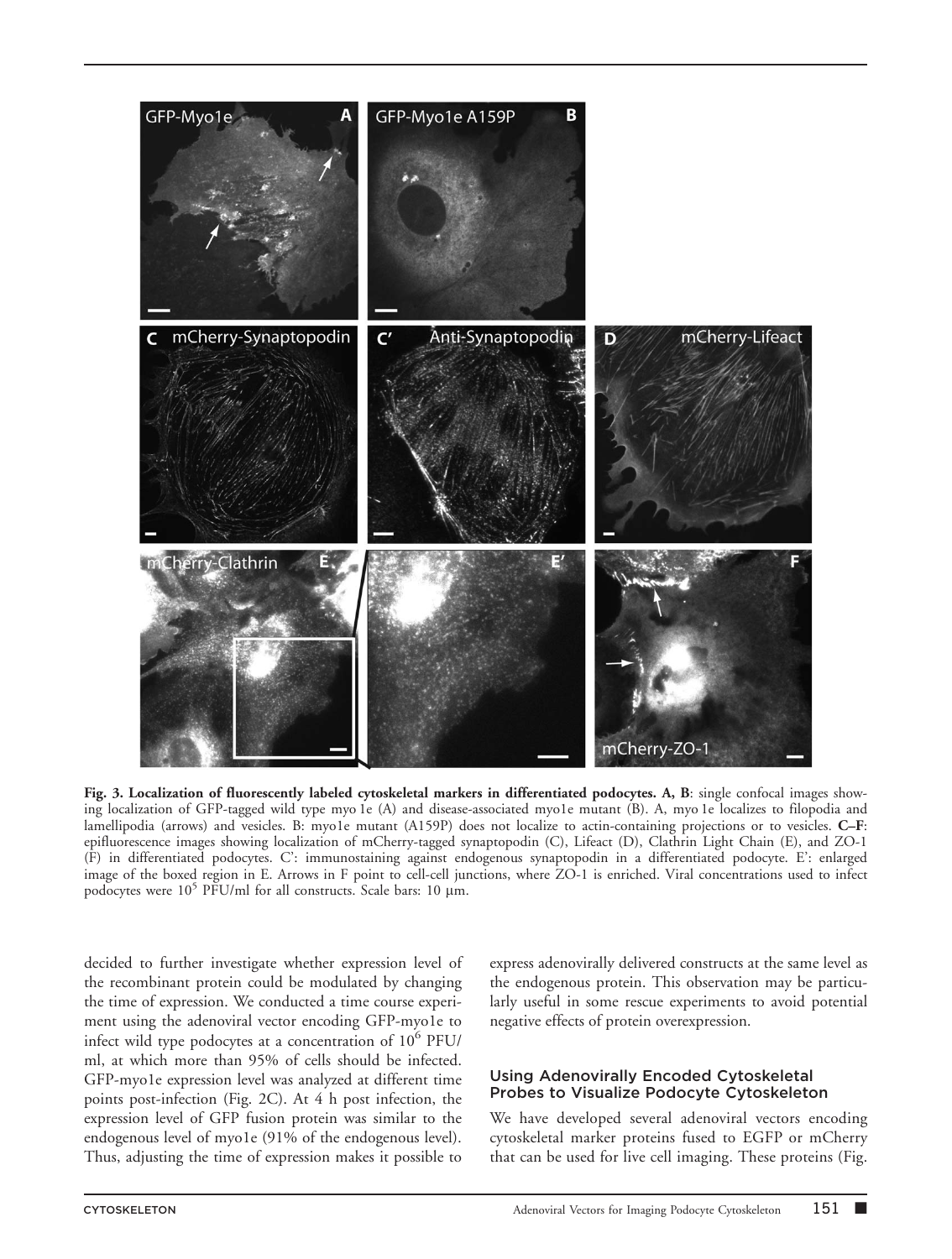

Fig. 4. Visualization of podocyte cytoskeletal dynamics using live-cell imaging. Differentiated mouse podocytes were infected with either mCherry-tagged synaptopodin (A–D, confocal images) or mCherry-tagged Lifeact (E–G, epifluorescence images). B and C, enlarged images of the boxed regions in A at the indicated time points. Arrow in B points to a synaptopodin-labeled structure undergoing retrograde flow away from the cell edge. Arrows in C, pointing to synaptopodin speckles within stress fibers, illustrate stress fiber contraction (decreasing distance between the arrows over time). D: kymographs generated using red lines in B illustrate retrograde flow of synaptopodin-labeled actin bundles. F: A time-lapse sequence showing enlarged images of the boxed region in E. G: Kymograph generated based on the time-lapse sequence shown in F illustrates protrusion of the cell edge. Scale bar: 10 µm.

3) represent important markers of the podocyte cytoskeleton and cytoskeleton-associated structures. All of the markers shown can be visualized using either confocal microscopy (spinning disk confocal microscope was used to allow rapid acquisition of images from live cells) or conventional epifluorescence microscopy. Since podocytes are fairly flat, satisfactory results were obtained using both confocal and epifluorescence imaging. All microscopes used in this study were equipped with temperature controlled chambers or stage warmers to maintain cells at  $37^{\circ}$ C.

Myosin 1e (myo1e) is an unconventional myosin necessary for normal podocyte development [Chase et al., 2012] and represents one of the protein components of the glomerular slit diaphragm [Bi et al., 2013]. Myo1e is involved in clathrin-dependent endocytosis [Krendel et al., 2007; Cheng et al., 2012] and formation of cell-cell contacts [Bi et al., 2013]. GFP-myo1e expressed in podocytes localized to the newly forming lamellipodia and filopodia (Fig. 3A, arrows), to cell–cell junctions, and to clathrin-coated vesicles (Figs. 5C and 5D) [Soda et al., 2012]. Mutations in MYO1E gene are associated with familial kidney disease focal segmental glomerulosclerosis [Mele et al., 2011; Sanna-Cherchi et al., 2011; Al-Hamed et al., 2013]. One of the disease-associated mutations in MYO1E replaces a highly conserved alanine 159, located near the Switch I region in the motor domain, with proline [Mele et al., 2011]. When adenovirally encoded GFP-myo1e-A159P was expressed in podocytes, it displayed a diffuse cytoplasmic localization, indicating the loss of the ability to localize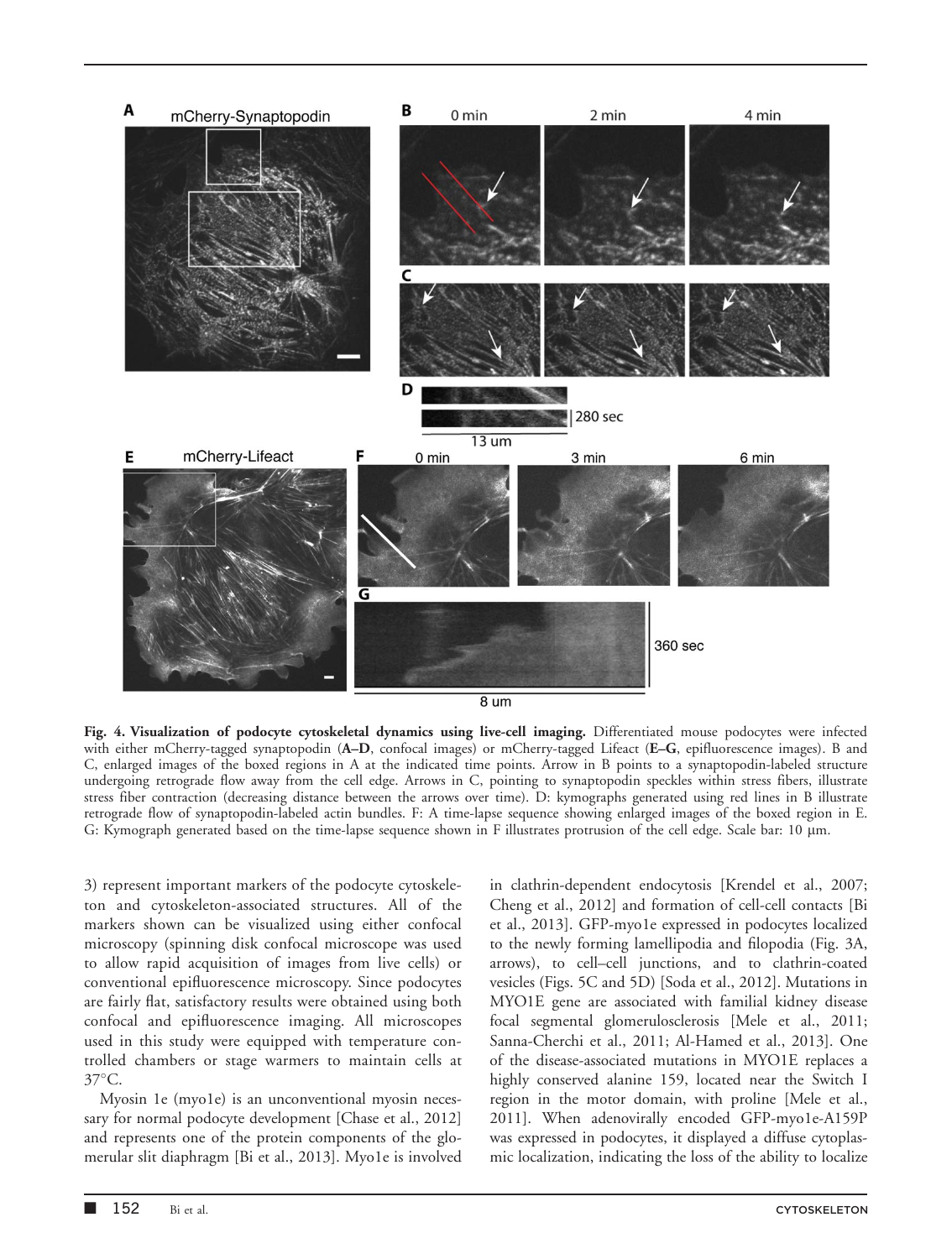

Fig. 5. Visualization of podocyte cytoskeletal dynamics using multicolor live cell imaging. Differentiated podocytes were coinfected with GFP-myo1e (A) and mCherry-synaptopodin  $(A)$  (A, B), or GFP-myo1e (C) and mCherry-clathrin light chain (C') (C, D) and imaged using epifluorescence microscopy. Arrows in A point to synaptopodin-labeled stress fibers, arrows in B indicate myo1e localization to lamellipodia, arrows in D indicate colocalization of myo1e and clathrin on endocytic vesicles. Scale bar: 10 µm.

to actin-containing structures (Fig. 3B) [Mele et al., 2011; Bi et al., 2013].

Lifeact, a 17 amino acid-long peptide derived from a budding yeast actin filament-binding protein ABP140 [Riedl et al., 2008], is a good marker of the dynamic actin cytoskeletal structures since it does not interfere with actin assembly and disassembly [Riedl et al., 2010]. Using adenovirally encoded mCherry-Lifeact, we were able to visualize F-actin in live podocytes (Figs. 3D and 4E and 4F). Since Lifeact is also a good marker of actin-containing cortical structures, we were able to readily track the forward movement of the leading edge (Fig. 4G kymograph).

Synaptopodin, an actin-binding protein, is an important regulator of the podocyte actin cytoskeleton [Mundel et al. 1997a; Deller et al., 2003; Asanuma et al., 2005, 2006; Faul et al., 2008]. mCherry-synaptopodin decorated actin stress fibers in podocytes, forming a characteristic punctate pattern reminiscent of myofibrils (Fig. 3C). The localization of mCherry-synaptopodin was similar to that of the endogenous synaptopodin, as revealed by immunostaining (Fig. 3C'). Because synaptopodin creates a discontinuous, speckle-like pattern of actin labeling, it can be used to trace contraction and lateral movements of stress fibers. Figures 4A–4C shows confocal images of live podocytes infected with adenovirus encoding mCherry-synaptopodin. Individual frames from a time-lapse movie of mCherry-labeled synaptopodin are shown in Figs. 4B and 4C. Individual synaptopodin spots (arrow in 4B) underwent retrograde flow away from the cell edge, which is characteristic of actin-containing structures. Examples of retrograde flow of synaptopodin spots are shown using kymographs (Fig. 4D). The rate of retrograde flow measured from the kymographs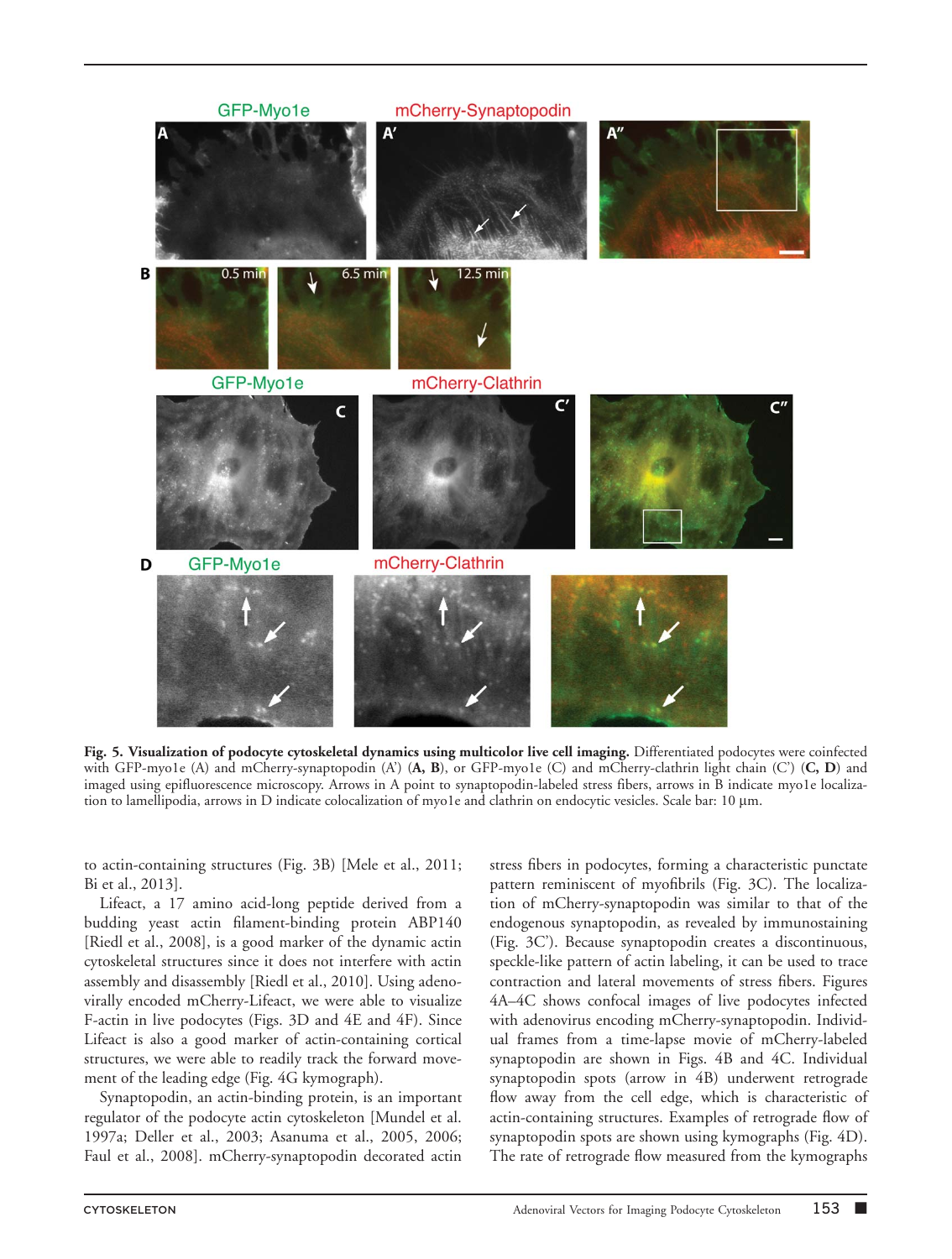of synaptopodin spots  $(0.38 \pm 0.24 \mu m/min, N = 4 \text{ cells})$ was similar to the relatively slow rate of retrograde actin flow observed in some fibroblast cell lines [Theriot and Mitchison, 1992]. Synaptopodin labeling also allowed visualization of actin stress fiber contraction (Fig. 4C). When paired with GFP-tagged myo1e, synaptopodin can be used to visualize stress fibers while myo1e highlights the cell edge and is enriched in lamellipodia (Fig. 5).

Clathrin plays a key role in endocytosis, which is important for podocyte functions [Soda et al., 2012]. Transient expression of fluorescently labeled clathrin light chain using DNA transfection of cell lines such as Cos-7 often results in overexpression and loss of vesicular localization, based on our experience (data not shown). When using an adenoviral vector to introduce clathrin light chain into podocytes, overexpression of clathrin light chain was rarely observed, allowing successful imaging of endocytic vesicles. In Fig. 3E', clathrin coated endocytic vesicles can be easily visualized. Figures 5C and 5D also show the colocalization of clathrin (red) and myo1e (green) in endocytic vesicles (arrows).

ZO-1 is an actin-associated protein and an important component of the glomerular slit diaphragm [Schnabel et al., 1990; Reiser et al., 2000]. We have previously shown that ZO-1 interacts with myo1e [Bi et al., 2013]. Induction of proteinuria in rats by an injection of the anti-nephrin antibody coincides with the loss of ZO-1 expression, indicating that ZO-1 and other slit diaphragm adaptor proteins may play important roles in maintaining glomerular filtration barrier integrity [Kawachi et al., 1997]. Therefore, we decided to examine localization of ZO-1 as a marker of cell–cell junctions. In Fig. 3F, mCherry tagged ZO-1 localizes to the cell–cell contacts between podocytes (arrows).

# **Discussion**

Imaging of podocyte cytoskeletal organization and dynamics can provide valuable insights into the functioning of the molecular machinery responsible for the complex architecture of the glomerular filtration barrier. Introduction of conditionally immortalized podocyte cell lines represented a key advancement in the ability to study podocyte cell biology in vitro [Shankland et al., 2007]. Following the development of podocyte cell lines, live imaging of podocyte cytoskeletal structures has been used to characterize such dynamic processes as formation of actin-containing protrusions [Akilesh et al., 2011], actin cytoskeletal reorganization in response to the treatment with growth factors and serum components [Lennon et al., 2008; Endlich et al., 2009], contraction of stress fibers and reorganization of focal adhesions [Endlich et al., 2009], and movement and internalization of endocytic vesicles and endosomal compartments associated with actin and other cytoskeletal proteins [Welsch et al., 2005; Soda et al., 2012]. Fluorescently labeled cytoskeletal proteins have also been utilized for measurements of protein turnover in

podocytes by fluorescence recovery after photobleaching (FRAP) [Endlich et al., 2009].

Since transient transfection of podocytes is characterized by relatively low efficiency, the use of viral transduction for expression of fluorescently tagged proteins represents a promising technique for the studies of podocyte cell biology. Both lentiviral and adenoviral vectors have been used for podocyte transduction. The lentiviral and retroviral vectors are able to integrate into the host cell genome, resulting in stable transfection. This property is beneficial for the production of stable cell lines but could also result in insertional mutagenesis by disrupting or activating host cell genes. On the other hand, adenoviral vectors offer a highly efficient system for short-term protein expression, without the likelihood of disrupting endogenous gene expression.

Adenoviruses have been reported to cause changes in the cytoskeletal organization of host cells upon infection, due to activation of a number of cell signaling pathways [Taylor et al., 2011]. These effects of adenoviruses have been mapped primarily to the genes located in the E1 region [Jackson and Bellett, 1985]. The E1 region has been removed from the adenoviruses engineered for use in laboratory studies, such as those produced using the AdEasy system. Removal of the E1 region renders adenovirus replication-incompetent so that infectious adenoviral particles can be produced only in special packaging cells, such as HEK-293, which supply the E1 gene products. This modification not only increases the safety of adenoviral vectors but also reduces the chances of adenoviral infection causing significant reorganization of the host cell cytoskeleton. However, even in the case of replication–incompetent adenoviral vectors, internalization of the virus may induce activation of PI-3-kinase and Rho GTPases [Li et al., 1998], which may, in turn, modulate cytoskeletal organization. Therefore, in every experiment using adenoviral vectors, a possibility of the viral infection inducing changes in the actin organization should be considered, and careful use of controls (such as infecting cells with an empty adenoviral vector and comparing localization of proteins of interest in infected and noninfected cells) may be advisable.

Recent advancements in the field of podocyte biology include development of the techniques that allow fluorescent labeling of glomerular podocytes in vivo using transgenic mice [Grgic et al., 2012; Hackl et al., 2013; Hohne et al., 2013] and zebrafish [He et al., 2011] that express genetically encoded fluorescent labels in a podocyte-specific manner. In future studies, these cell type-specific fluorescent labels can be combined with the intravital imaging of renal glomeruli by multi-photon microscopy [Peti-Peterdi and Sipos, 2010] to allow the direct observation of dynamic rearrangements of podocyte foot processes and changes in glomerular permeability in vivo.

Development of the techniques that allow efficient labeling of podocytes with specific fluorescent markers would further broaden the toolkit of the researchers interested in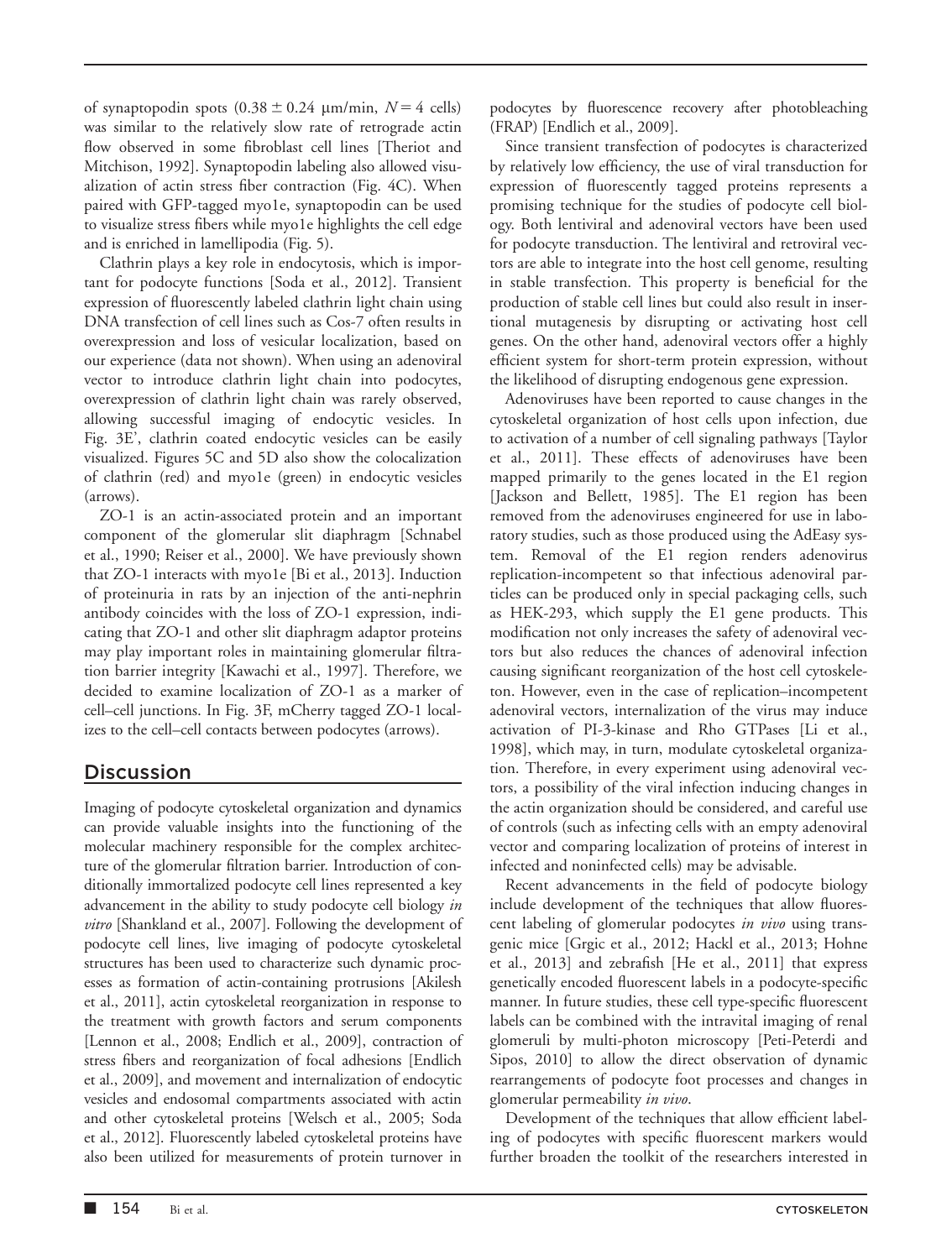the cell biology of podocytes and allow the dissection of molecular pathways leading to the development of glomerular disorders. As described in this paper, adenoviral vectors encoding fluorescently tagged cytoskeletal proteins provide another valuable tool that can be used to analyze podocyte cytoskeletal dynamics. Our study shows that adenoviral vectors can be used to introduce fluorescently tagged cytoskeletal markers into differentiated cultured podocytes with high efficiency and low toxicity. Viral concentration and infection time can be adjusted to regulate the level of overexpression of the protein of interest, and multiple fluorescent markers can be combined in the same cell. In the future, this technique may be adapted to allow fluorescent labeling of podocytes *in vivo* for intravital imaging of glomerular dynamics.

#### Acknowledgments

The authors would like to thank Peter Mundel for generously sharing podocyte cell line and synaptopodin constructs and for his expert advice on podocyte biology and cell culture techniques. The authors are also grateful for help and advice on working with podocytes provided by Christian Faul, Kirk Campbell, and Michelle Rheault. The authors thank Alan Fanning for providing ZO-1 constructs and Pietro De Camilli and Roberto Zoncu for sharing clathrin light chain construct.

#### References

Akilesh S, Suleiman H, Yu H, Stander MC, Lavin P, Gbadegesin R, Antignac C, Pollak M, Kopp JB, Winn MP, et al. 2011. Arhgap24 inactivates Rac1 in mouse podocytes, and a mutant form is associated with familial focal segmental glomerulosclerosis. J Clin Invest 121:4127–4137.

Al-Hamed MH, Al-Sabban E, Al-Mojalli H, Al-Harbi N, Faqeih E, Al Shaya H, Alhasan K, Al-Hissi S, Rajab M, Edwards N, et al. 2013. A molecular genetic analysis of childhood nephrotic syndrome in a cohort of Saudi Arabian families. J Hum Genet 58: 480–489.

Asanuma K, Kim K, Oh J, Giardino L, Chabanis S, Faul C, Reiser J, Mundel P. 2005. Synaptopodin regulates the actin-bundling activity of alpha-actinin in an isoform-specific manner. J Clin Invest 115:1188–1198.

Asanuma K, Yanagida-Asanuma E, Faul C, Tomino Y, Kim K, Mundel P. 2006. Synaptopodin orchestrates actin organization and cell motility via regulation of RhoA signalling. Nat Cell Biol 8: 485–491.

Bi J, Chase SE, Pellenz CD, Kurihara H, Fanning AS, Krendel M. 2013. Myosin 1e is a component of the glomerular slit diaphragm complex that regulates actin reorganization during cell-cell contact formation in podocytes. Am J Physiol Renal Physiol 305:F532– F544.

Brown EJ, Schlondorff JS, Becker DJ, Tsukaguchi H, Uscinski AL, Higgs HN, Henderson JM, Pollak MR. 2010. Mutations in the formin gene INF2 cause focal segmental glomerulosclerosis. Nat Genet 42:72–76.

Chase SE, Encina CV, Stolzenburg LR, Tatum AH, Holzman LB, Krendel M. 2012. Podocyte-specific knockout of myosin 1e disrupts glomerular filtration. Am J Physiol Renal Physiol 303:F1099– F<sub>1106</sub>.

Cheng J, Grassart A, Drubin DG. 2012. Myosin 1E coordinates actin assembly and cargo trafficking during clathrin-mediated endocytosis. Mol Biol Cell 23:2891–2904.

Deller T, Korte M, Chabanis S, Drakew A, Schwegler H, Stefani GG, Zuniga A, Schwarz K, Bonhoeffer T, Zeller R, et al. 2003. Synaptopodin-deficient mice lack a spine apparatus and show deficits in synaptic plasticity. Proc Natl Acad Sci USA 100:10494–10499.

Endlich N, Schordan E, Cohen CD, Kretzler M, Lewko B, Welsch T, Kriz W, Otey CA, Endlich K. 2009. Palladin is a dynamic actinassociated protein in podocytes. Kidney Int 75:214–226.

Faul C, Asanuma K, Yanagida-Asanuma E, Kim K, Mundel P. 2007. Actin up: Regulation of podocyte structure and function by components of the actin cytoskeleton. Trends Cell Biol 17:428–437.

Faul C, Donnelly M, Merscher-Gomez S, Chang YH, Franz S, Delfgaauw J, Chang JM, Choi HY, Campbell KN, Kim K, et al. 2008. The actin cytoskeleton of kidney podocytes is a direct target of the antiproteinuric effect of cyclosporine A. Nat Med 14:931–938.

Greka A, Mundel P. 2012. Cell biology and pathology of podocytes. Annu Rev Physiol 74:299–323.

Grgic I, Brooks CR, Hofmeister AF, Bijol V, Bonventre JV, Humphreys BD. 2012. Imaging of podocyte foot processes by fluorescence microscopy. J Am Soc Nephrol 23:785–791.

Hackl MJ, Burford JL, Villanueva K, Lam L, Susztak K, Schermer B, Benzing T, Peti-Peterdi J. 2013. Tracking the fate of glomerular epithelial cells in vivo using serial multiphoton imaging in new mouse models with fluorescent lineage tags. Nat Med 19:1661– 1666.

He B, Ebarasi L, Hultenby K, Tryggvason K, Betsholtz C. 2011. Podocin-green fluorescence protein allows visualization and functional analysis of podocytes. J Am Soc Nephrol 22:1019–1023.

Hohne M, Ising C, Hagmann H, Volker LA, Brahler S, Schermer B, Brinkkoetter PT, Benzing T. 2013. Light microscopic visualization of podocyte ultrastructure demonstrates oscillating glomerular contractions. Am J Pathol 182:332–338.

Jackson P, Bellett AJ. 1985. Reduced microfilament organization in adenovirus type 5-infected rat embryo cells: A function of early region 1a. J Virol 55:644–650.

Jat PS, Noble MD, Ataliotis P, Tanaka Y, Yannoutsos N, Larsen L, Kioussis D. 1991. Direct derivation of conditionally immortal cell lines from an H-2Kb-tsA58 transgenic mouse. Proc Natl Acad Sci USA 88:5096–5100.

Kaplan JM, Kim SH, North KN, Rennke H, Correia LA, Tong HQ, Mathis BJ, Rodriguez-Perez JC, Allen PG, Beggs AH, et al. 2000. Mutations in ACTN4, encoding alpha-actinin-4, cause familial focal segmental glomerulosclerosis. Nat Genet 24:251–256.

Katsuya K, Yaoita E, Yoshida Y, Yamamoto Y, Yamamoto T. 2006. An improved method for primary culture of rat podocytes. Kidney Int 69:2101–2106.

Kaufman L, Yang G, Hayashi K, Ashby JR, Huang L, Ross MJ, Klotman ME, Klotman PE. 2007. The homophilic adhesion molecule sidekick-1 contributes to augmented podocyte aggregation in HIV-associated nephropathy. FASEB J 21:1367–1375.

Kawachi H, Kurihara H, Topham PS, Brown D, Shia MA, Orikasa M, Shimizu F, Salant DJ. 1997. Slit diaphragm-reactive nephritogenic MAb 5-1-6 alters expression of ZO-1 in rat podocytes. Am J Physiol 273(Pt 2):F984–F993.

Kim JM, Wu H, Green G, Winkler CA, Kopp JB, Miner JH, Unanue ER, Shaw AS. 2003. CD2-associated protein haploinsufficiency is linked to glomerular disease susceptibility. Science 300:1298–1300.